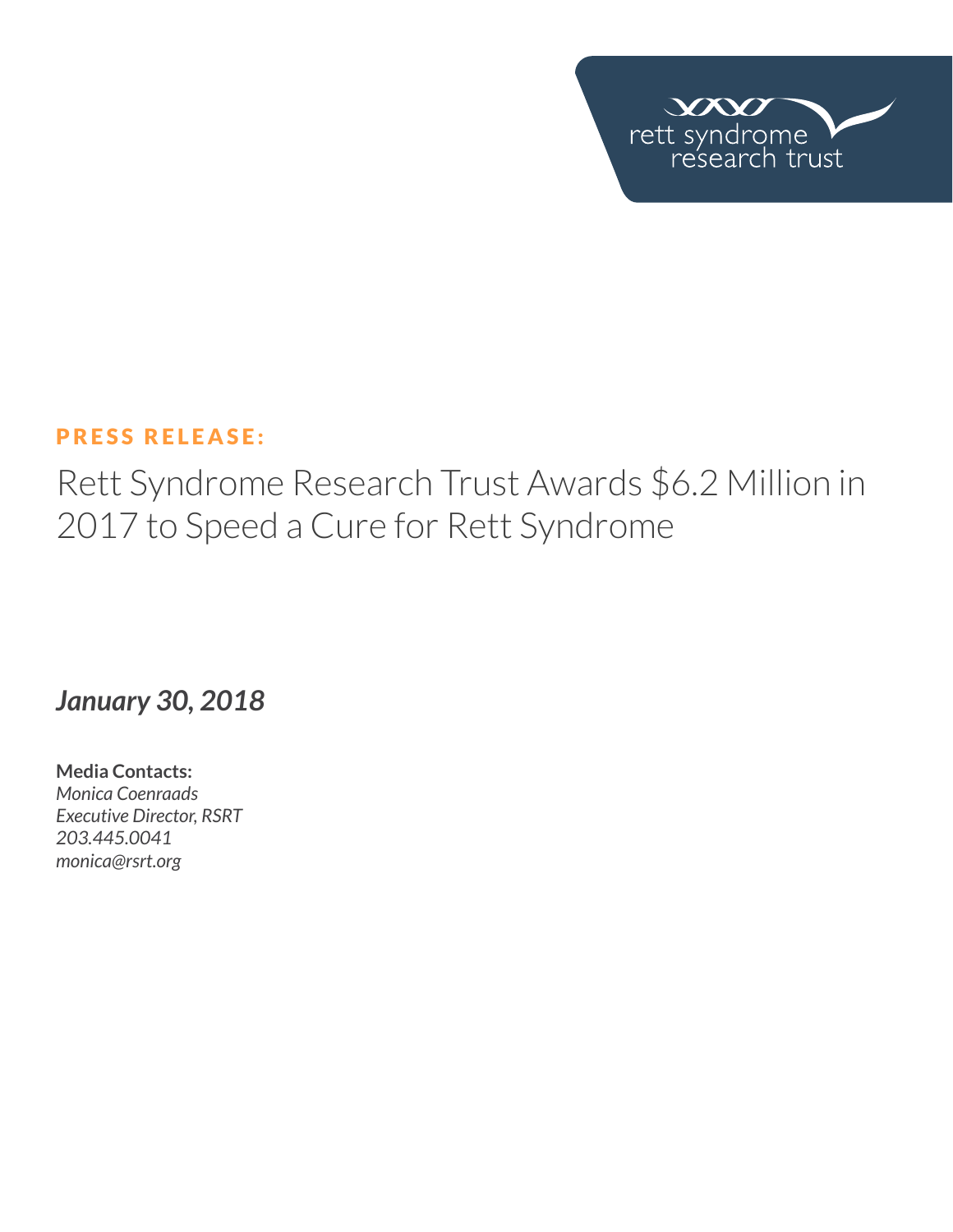# *Rett Syndrome Research Trust Awards \$6.2 Million in 2017 to Speed a Cure for Rett Syndrome*



**TRUMBULL, CT** — The Rett Syndrome Research Trust (RSRT) announced today research awards of **\$6.2 million** made in 2017. RSRT's sole and urgent goal is to abolish Rett Syndrome and related disorders. To that end, RSRT has awarded **\$47 million** to research, both basic and clinical, since its launch in 2008.

Rett Syndrome is caused by mutations in a gene called *MECP2* that result in a cascade of devastating symptoms that worsen over time. These symptoms begin to manifest in early childhood and leave Rett sufferers dependent on 24-hour-a-day care for the rest of their lives.

Last year RSRT implemented a three-year, \$33 million, strategic research plan, *Roadmap to a Cure* that includes four key components: *Cure, Treat, Enable, Learn*. The 2017 awards strengthen and enhance the *Cure* and *Enable* components of the *Roadmap*. The *Cure* component features four bold approaches that attack Rett at its core: gene therapy, reactivation of the *MECP2* on the inactive X chromosome, RNA modification and protein replacement. The *Enable* component ensures that potential therapeutics can be successfully measured both in the lab and the clinic; through the generation of cell lines and other valuable resources necessary to test new therapies at the bench, and through the outcome measures and biomarkers development initiative to identify key parameters that predict or correlate with efficacy in patients.

"RSRT's mission is to develop new therapies and a cure for Rett syndrome. The remarkable progress in the past year has elicited a palpable sense of optimism that a cure for Rett Syndrome is possible. Since it is not possible to predict where therapeutic breakthroughs will first occur, RSRT seeks to increase the odds of success by pursuing the most promising therapeutics in parallel. Thus, our key metric for measuring success is the breadth and strength of our therapeutic development pipeline," stated Randall Carpenter, MD, Chief Scientific Officer of RSRT.

### *Highlights of RSRT's 2017 awards:*

• **An award of almost \$1.6 million** was made to James Wilson, MD, PhD who joins our *Gene Therapy Consortium* with a primary focus of improving delivery of genes to the brain. Dr. Wilson has been a pioneer and a leader in the gene therapy field for three decades making a number of seminal discoveries. He runs the largest academic based gene therapy program in the world. Dr. Wilson's involvement in our *Consortium* will leverage deep expertise and resources as well as ongoing gene therapy collaborations with several major pharmaceutical and biotech partners.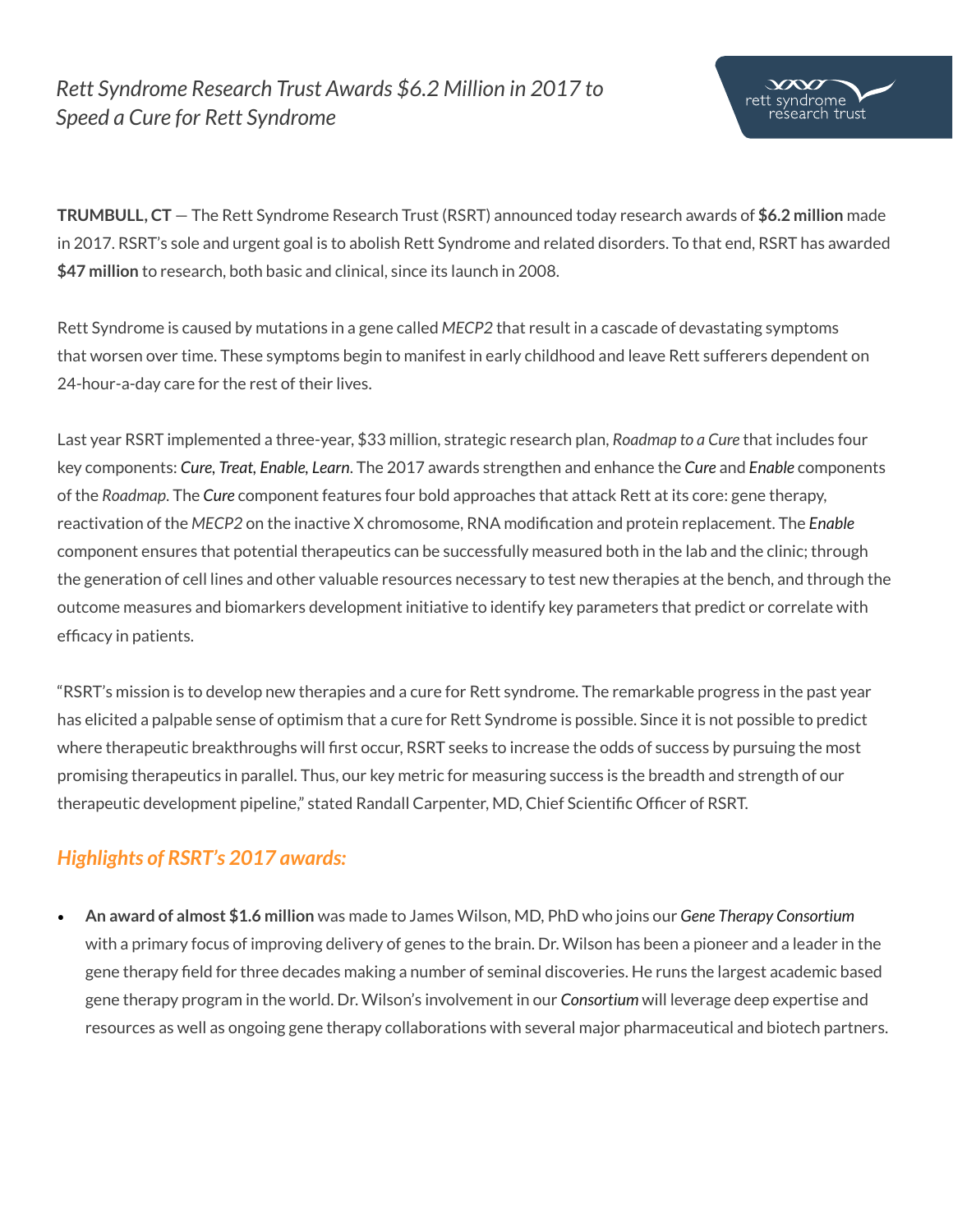

### *Highlights of RSRT's 2017 awards (cont):*

- Stuart Cobb, PhD is also part of our *Gene Therapy Consortium*. Beyond traditional gene therapy the Cobb lab is also pursuing a therapy called Spliceosome-Mediated RNA Trans-splicing (SMaRT). This technology would enable the correction of the vast majority of *MECP2* mutations by splicing out exons 3 and 4 and replacing with mutation free exons. **The recent award of \$290,000** provides funding to accelerate this exciting technology. The SMaRT reagents will need to be delivered to the brain via vector so our gene therapy efforts will also be very relevant for this approach.
- **An award of \$600,000** was made to Rudolf Jaenisch, PhD that leverages a novel technology, CRISPR, that has taken the scientific world by storm. CRISPR will be used to deliver epigenetic molecules to the inactive *MECP2* with the goal of activating it by synergistically removing methyl tags and adding acetyl tags. It's important to note that the CRISPR guides and epigenetic molecules will need to be delivered to patients via vectors in much the same way as gene therapy. Any valuable insights learned from our gene therapy work will be applicable to this strategy as well.
- **Funding of \$142,000** will fund a pilot study in the lab of Ben Philpot, PhD to explore reactivation of the silent *MECP2* with a novel approach using genetic tools, called zinc finger proteins, that directly interact with the chromosome region responsible for switching the *MECP2* gene on and off, called the promoter. In diseased Rett neurons the promoter of the normal *MECP2* gene copy is kept in the "off" state by certain modifications that prevent binding of proteins, called transcription factors. Zinc finger proteins are designed to specifically target the *MECP2* promoter and locally deliver transcription factors to override the silenced state and jump-start gene activation. Ultimately, promising zinc finger/transcription factor complexes will need to be delivered to the brain. Vectors being developed by our *Gene Therapy Consortium* can be easily adapted to enable delivery.
- **An award of \$500,000** was made to the biotechnology company, Q-State Biosciences, and \$54,000 to collaborator Michael Greenberg, PhD to advance our goal of precision medicine for individuals with Rett Syndrome. The company has developed methods that use cells from individuals with mutations in *MECP2*, to study disease, explore possible treatments, and, hopefully predict an individual's response to specific therapeutics. In the present study, the processes for generating the "brain in a dish" will be optimized and the changes that result from Rett mutations will be fully characterized. Drugs and biological therapeutics will then be tested in these cells. This platform has implications for all of our programs – from our curative programs such as gene therapy, RNA editing, *MECP2* reactivation and RNA trans-splicing to downstream targeted drugs such as ketamine.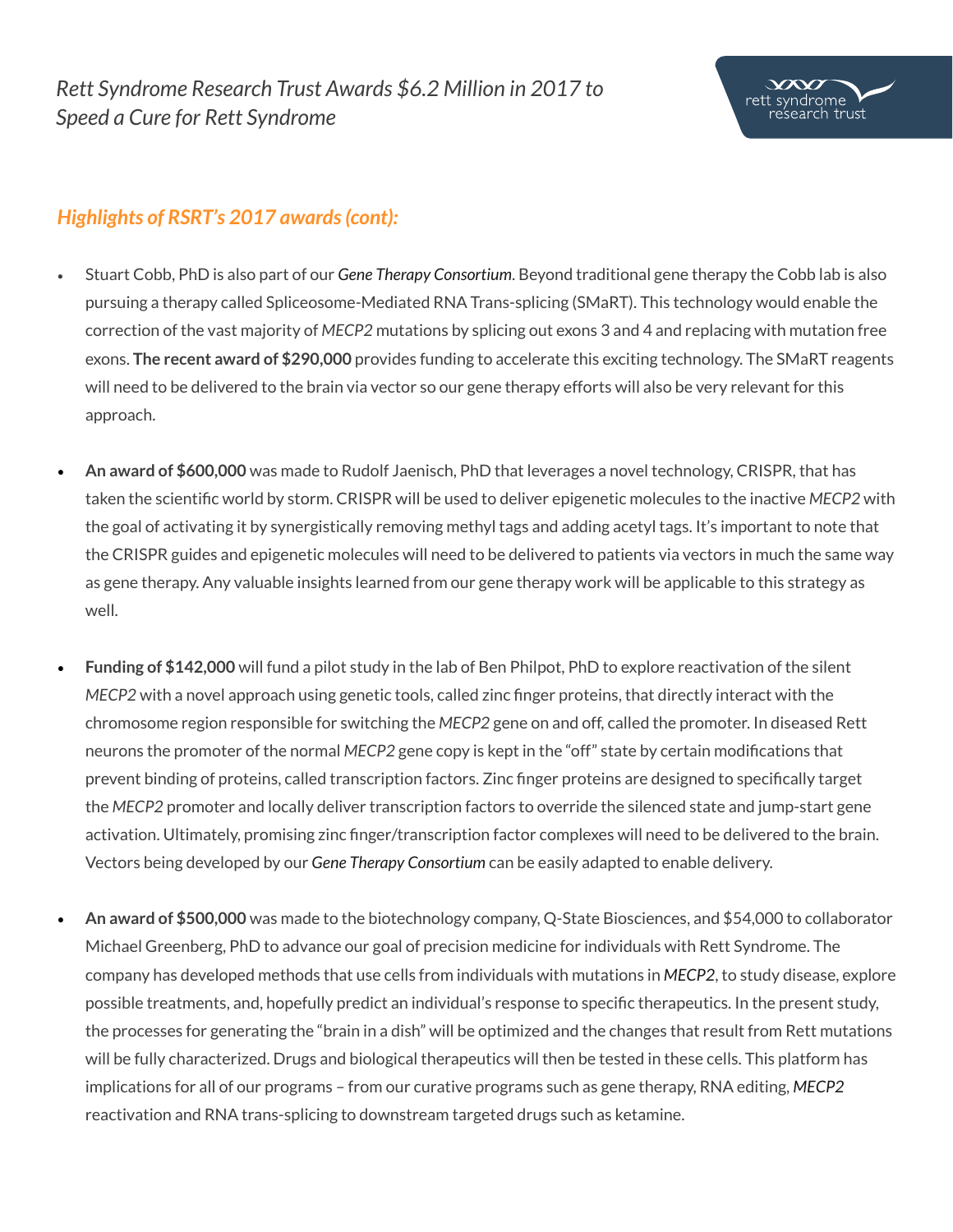

### *Highlights of RSRT's 2017 awards (cont):*

• **An award of almost \$2.4 million** has made possible the launch of the *Rett Syndrome Clinical Trial Consortium* with the primary objective of providing expert Rett physicians with the personnel and resources necessary to execute high-quality clinical trials in a timely and efficient manner. This *Consortium* will initially fund the following Rett Syndrome Clinics: *Boston Children's Hospital; Drs. David Lieberman & Mustafa Sahin | Children's Hospital of Philadelphia; Dr. Eric Marsh | Vanderbilt University Medical Center; Dr. Jeff Neul | Children's of Alabama; Dr. Alan Percy | Center for Rare Neurological Diseases (Atlanta); Dr. Daniel Tarquinio*

"I have an 8-year-old daughter with Rett Syndrome. What I care about is research that can profoundly change her life and the lives of all children and adults who fight this disorder so bravely every day. RSRT's 2017 research awards aim to do just that, and I'm honored and proud to be associated with them. Every single family that fundraises for us and every one of our donors make this research possible, and for that they have my deepest thanks. These awards are also a testament to how Monica Coenraads and Randy Carpenter have recruited a team of world-class scientists to attack Rett head on," states Tim Freeman, RSRT's Chief Development Officer.

## *List of 2017 Awards by Roadmap to a Cure category:*

### **CURE** -

*Gene Therapy Consortium James Wilson (University of Pennsylvania)* \$1,585,886

*Optimizing Gene Therapy for Rett Syndrome Kathrin Meyer (Nationwide Children's Hospital)* \$221,004

*Additional Support for RNA-trans splicing Efforts in Rett Syndrome Stuart Cobb (University of Edinburgh)* \$290,000

*Reactivation of MECP2 with Epigenome Editing Tools to Rescue Rett Syndrome Rudolf Jaenisch (Whitehead Institute for Biomedical Research)* \$599,850

*Pilot Study for Reactivation of Silenced Mecp2 by Artificial Transcription Factors Ben Philpot (University of North Carolina – Chapel Hill)* \$141,912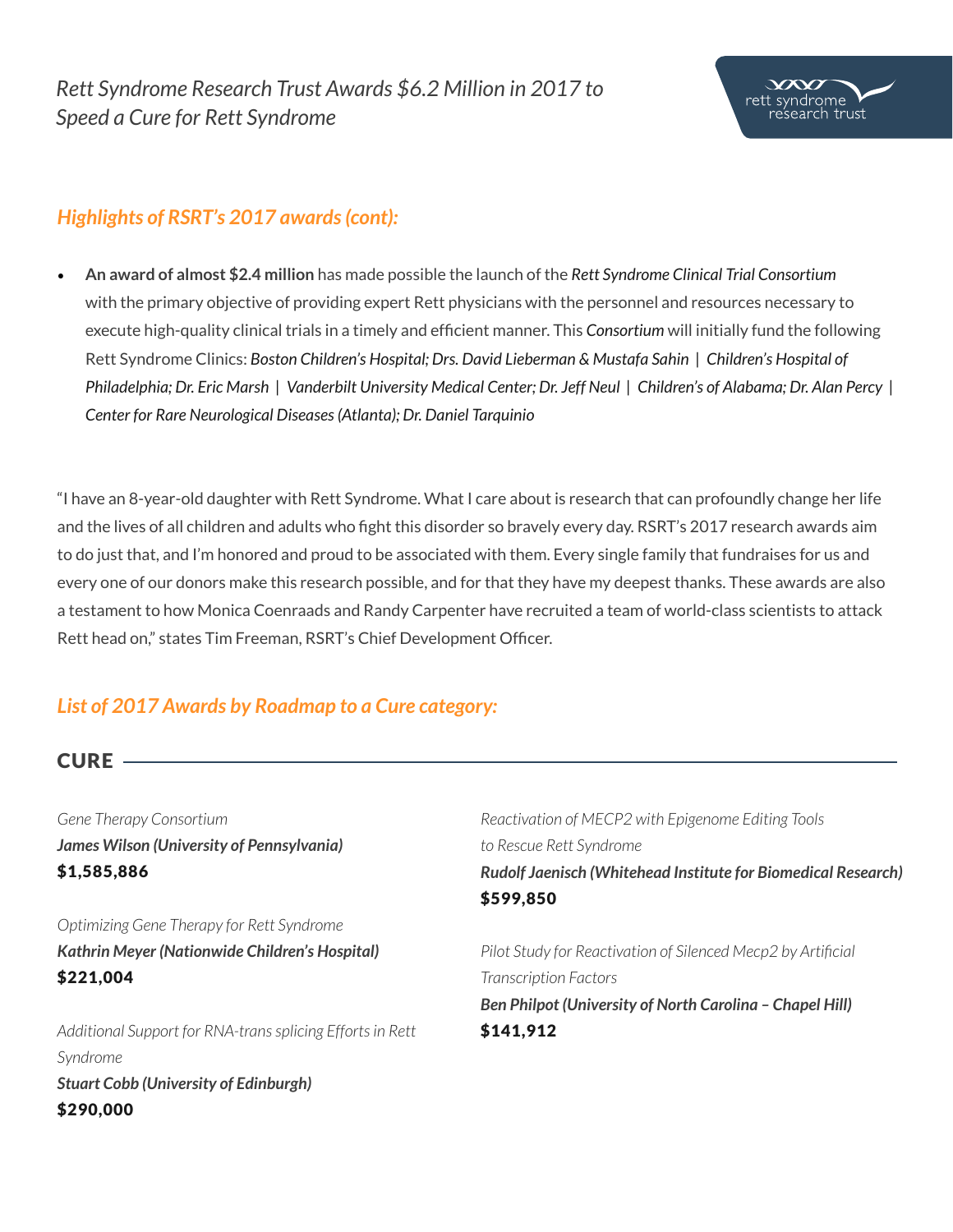

### *List of 2017 Awards by Roadmap to a Cure category (cont):*

#### ENABLE

*Development of an In-Vitro Cell System For Discovering and Evaluating the Effects of Therapeutic Candidates on Neurons Produced Using Rett Patient Ips Cells Q State BioSciences and Michael Greenberg (Harvard University)* \$553,967

*Tri-State Rett Syndrome at Montefiore Aleksandra Djukic* \$103,000

*Clinical Trial Consortium David Lieberman & Mustafa Sahin, Eric Marsh, Jeff Neul, Alan Percy, Daniel Tarquinio* \$2,375,000

### MECP2 Duplication Syndrome

*Investigating the Potential of Antisense Oligonucleotide Therapy for MECP2 Duplication Syndrome Huda Zoghbi (Baylor College of Medicine)* \$299,898